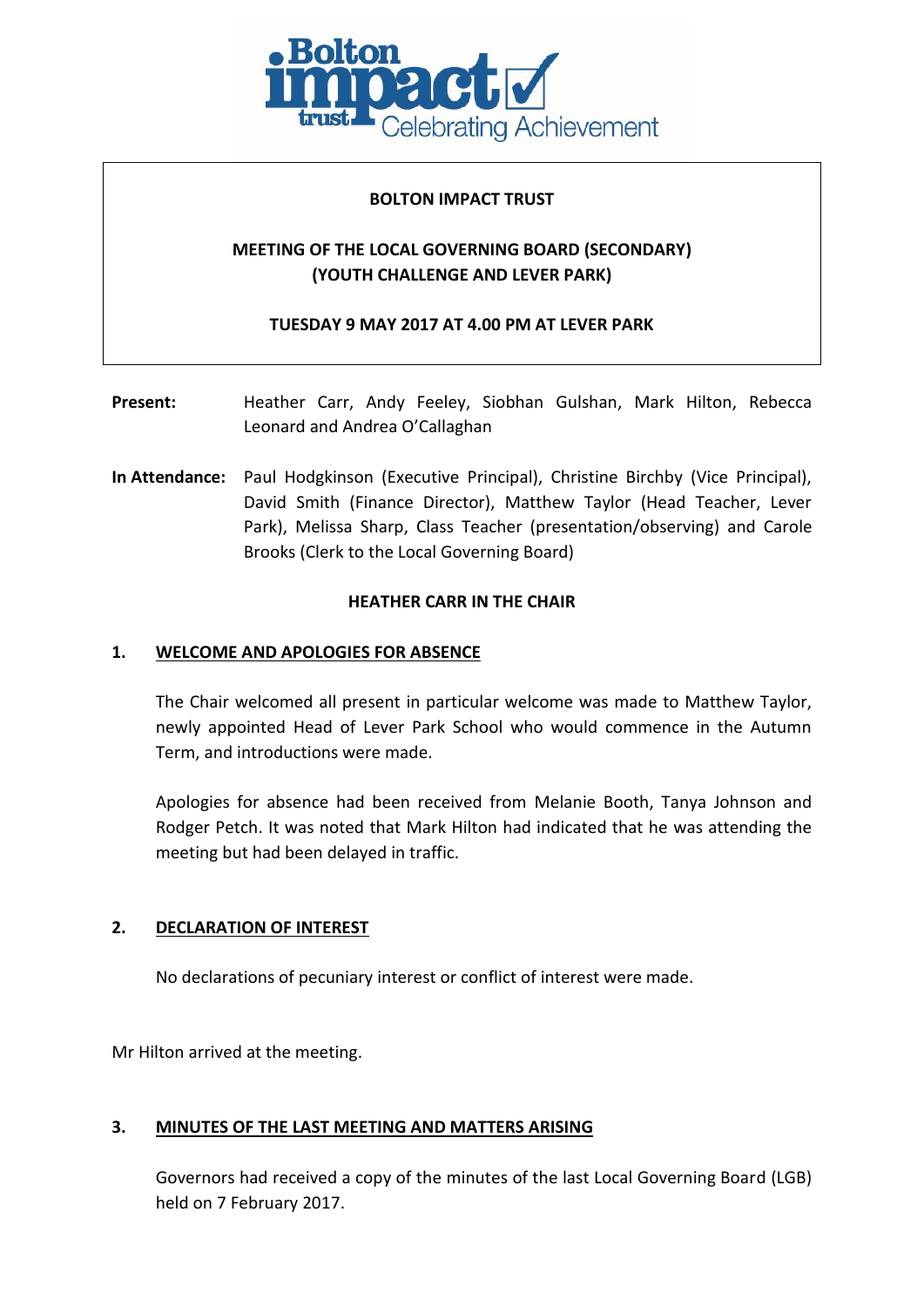# **Matters Arising**

# 3.1 Governor Reports

Mrs Birchby (CB) referred to item 8.4 in respect of the submission of Governor Reports noting the positive impact that they had had. Governors were commended on their efforts and commitment in undertaking the visits to their area of responsibility. PH concurred with the comments made by CB noting that it was hoped the Primary and Medical Local Governing Boards would follow the same example and prove to be running as effectively as the secondary LGB with all Governors being actively involved. It was noted that the secondary model had also been shared with other external settings as an example of good practice.

PH thanked all Governors for their continued commitment. The Chair concurred noting that the positive comments were very much appreciated.

# 3.2 School Improvement Professionals Visit

CB referred to item 9.1 in respect of a SIP visit for Lever Park. It was confirmed that Mrs H D'Arcy's time had now been secured to undertake a review of each academy and produce a report

# 3.3 Appraisal Procedures

Further to the minutes recorded at item 10 where Tanya Johnson had suggested that the targets that been set for 2016/17 may require reviewing to ensure that they were relevant. The Chair asked if this had been addressed. PH confirmed that targets had been set and would be further reviewed in July 2017. Staff had attended a number of courses for CPD offering good networking opportunities. A meeting had been planned with the Assistant Head Sarah Roberts in order to gain an update in respect of the Teaching Staff.

PH also informed Governors that a meeting would also be held with Andrea Whitehead and CF in respect of the Learning Mentor Standards which were currently in draft for the whole Trust.

## 3.4 School Website Compliance

Further to minute number 12, DS reported that work was ongoing to ensure that the websites across all five sites were compliant. DS referred to the compliance check that had been circulated with the agenda papers for the last meeting to support this process, noting that whilst this had been a useful document, compliance in a PRU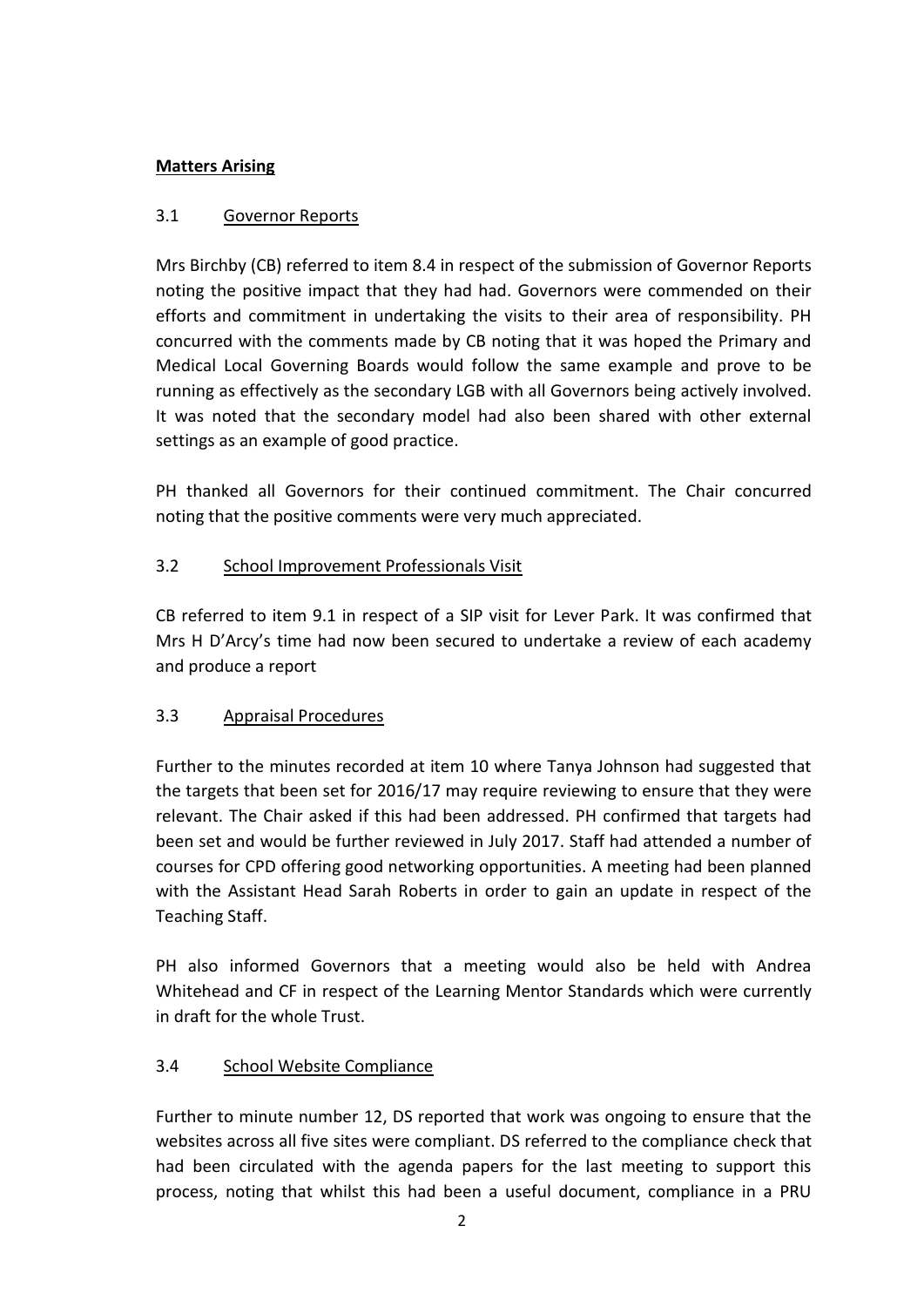setting was different to compliance in mainstream school settings and therefore some of the questions were not relevant.

## 3.5 Policies

Further to minute number 9.8, PH reported that there were a wealth of policies to review, some that required reviewing at Trust level and others at LGB level. A discussion had recently been held with Mary Powell, Chair of Trustees, who had suggested that all Trust wide policies be placed on the website in draft for all Governors to review and respond to with their comments. AOC referred to the procedure undertaken in her individual school noting that specific policies were referred to specific committees and placed on the website for review with comments and queries invited.

PH informed Governors that during the summer holidays a week was to be dedicated to policies and that PH, DS, RL and MH would be involved in reviewing this area.

Governors discussed processes within specific school settings and suggested that if there were any updates/changes to the policy detail that this was highlighted to avoid Governors having to go through the whole policy.

DS referred to the fact that all staff would need to read the policies and be aware of their responsibilities in relation to their working area within each policy and alert them to key areas. A Governor suggested that staff be made aware of any updates and that it was their responsibility to read the policies and sign an agreement to confirm this under the 'Acceptable User Policy'. The onus was then on the member of staff.

## 3.6 Dates of next meetings, Item 16

The Chair referred to the minutes and asked for the following sentence that had been recorded before the agreement, to be removed, as the meeting had always been planned for the 9 May 2017:

**'***The Clerk requested that the date of the next meeting be reviewed as she had a clash of meetings on 8 May 2017'.*

It was thought that this detail had been confused with the meeting arrangements of another LGB within the Academy.

**Agreed**: to approve and sign as a correct record the minutes of the last meeting of the Local Governing Board held on 7 February 2017 subject to the removal of the sentence as highlighted above.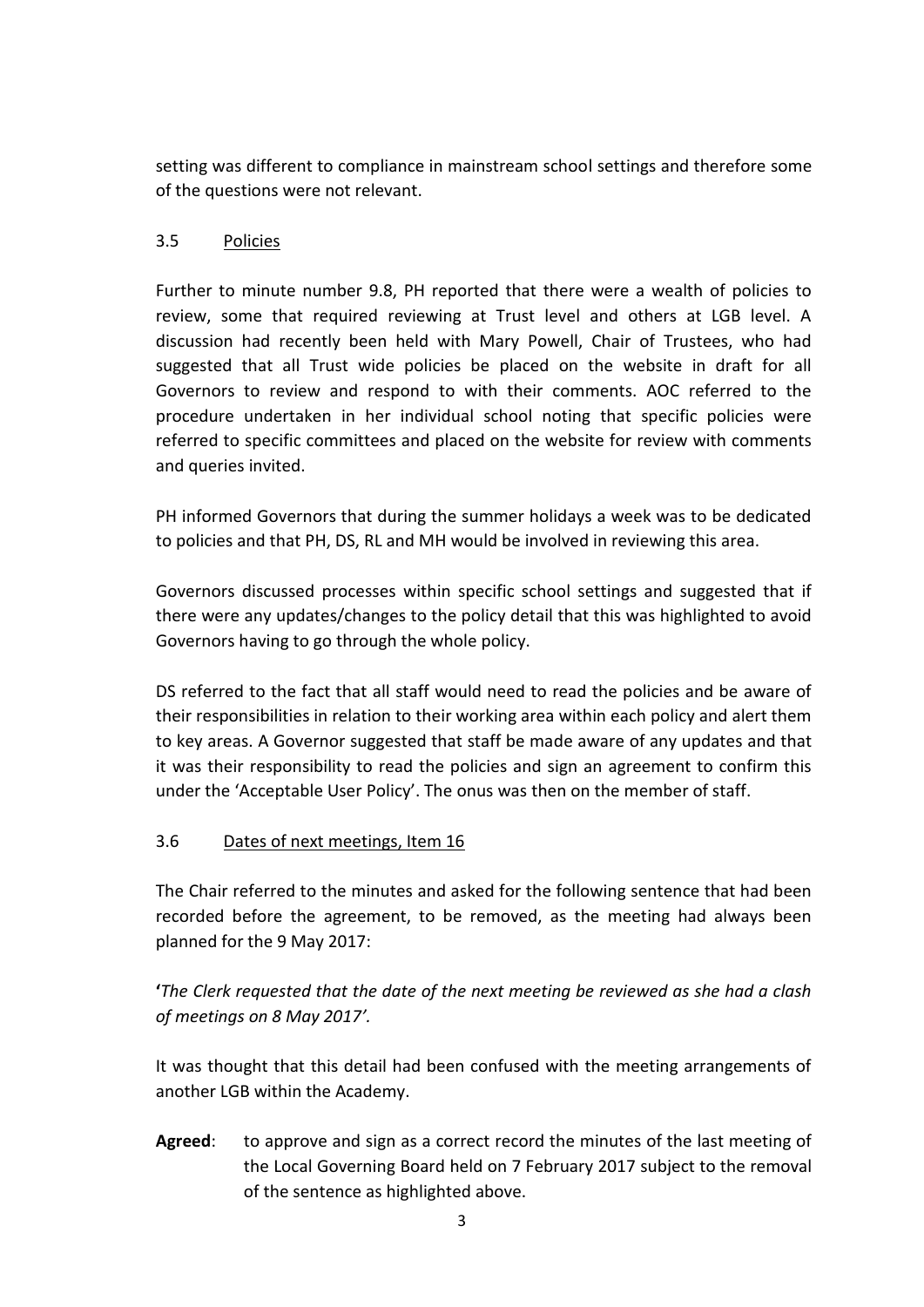#### **4. NOTIFICIATION OF ANY OTHER BUSINESS**

There were no items of 'Any Other Business' reported.

#### **5. NOMINATED GOVERNOR REPORTS**

#### 5.1 Chairs' Briefing

The Clerk reported that the summer term Chairs' Briefing meeting had been arranged for Monday 15 May 2017. The Chair confirmed that she planned to attend the briefing and would present a report to Governors on the information sought, at the autumn term LGB meeting.

**Action:** The Chair to attend the Chairs briefing and provide a report back to the LGB at the autumn term LGB meeting.

#### 5.2 Link Governors Report on Training / Recent Training undertaken

The Clerk noted that further to agreement at the autumn term 2016 Link Governor briefing, the Governor Services Team would now provide a certificate for the full board detailing the LA training attended throughout the previous term. This was the preferred option as opposed to individual certificates and enabled the school to retain a composite record of training attended for school and inspection purposes.

It was noted that training had been undertaken by a number of Governors but the certificate had been forwarded to Emma Stoddard, Clerk to the Trust, to present to the Trust Board at their next meeting.

Further to the minutes of the last meeting PH had suggested that the appointment of link Governor be deferred to this meeting. The Chair therefore asked who would be interested in taking up this role. RL offered to undertake this role if Governors were in agreement. This was agreed.

The Clerk reminded Governors of the requirements of the role, attending termly briefings and reporting back to LGB on any relevant training opportunities and training that may have been undertaken by members.

AOC referred to the Governor Skills audit noting that the audit linked into Governor training in that it would identify any gaps or training requirements and areas requiring further development.

**Agreed:** That the appointment of Link Governor for training be Rebecca Leonard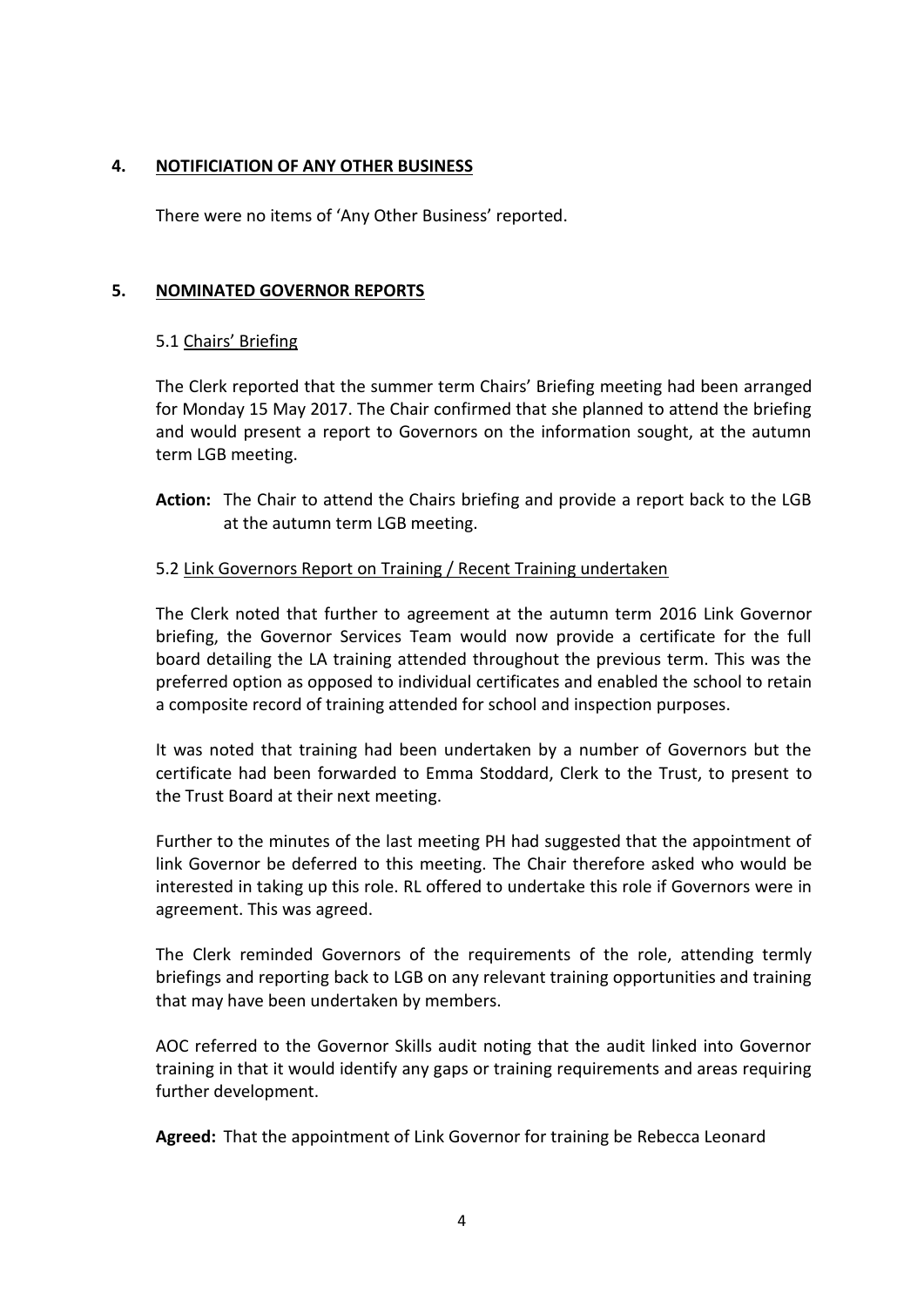#### 5.3 Governor Visit Reports

The following Governor visit reports had been circulated by email to all members for their review and information:

- Mark Hilton 31 March 2017
- Melanie Booth 5 April 2017 Health and Safety and Safeguarding
- Melanie Booth 2 May 2017 Daily running of Youth Challenge
- Andrea O'Callaghan 6 April 2017 Personal Success Targets
- Siobhan Gulshan 25 April 2017 Leaver Park Health and Safety
- Siobhan Gulshan 26 April 2017 Lever Park Behaviour
- Siobhan Gulshan 27 April 2017 Lever Park Health and Safety

PH referred to the meetings undertaken by Siobhan Gulshan in respect of Health and Safety at Lever Park and the follow up meetings that had been held since and as a result of those meetings. It was noted that safeguarding was an emerging strength and that the reports made and the supporting evidence were key to ensure that the requirements were met. Meetings had also been held with the site manager to tighten up the required Health and Safety checks and policies and that the related risks were assessed effectively. It was noted that further work had been required as a result.

A Governor asked what would happen if the site manager was off on long term sickness. It was felt that a contingency plan ought to be in place to ensure matters were addressed as appropriate and that all was compliant. AF referred to a system called 'Every check' where weekly alert emails were sent to remind schools of the tasks required at specific times throughout the year. PH requested that a meeting be arranged to discuss this system in more detail.

The Chair referred to the reports submitted by MB for Youth Challenge noting the points identified in respect of the differences between the Learning Mentor and Teaching Assistant roles. RL explained that she was working to place staff (key workers/Learning Mentors into roles that were pertinent to their individual strengths working closely with the Teachers.

PH thanked Governors for their support, it was noted that the reports submitted had been very challenging but very useful and constructive highlighting a wealth of personal success targets.

**Action:** PH to arrange a meeting with Mr A Feeley to further discuss 'Every 'Check' and for DS, RL, PH and SG to attend.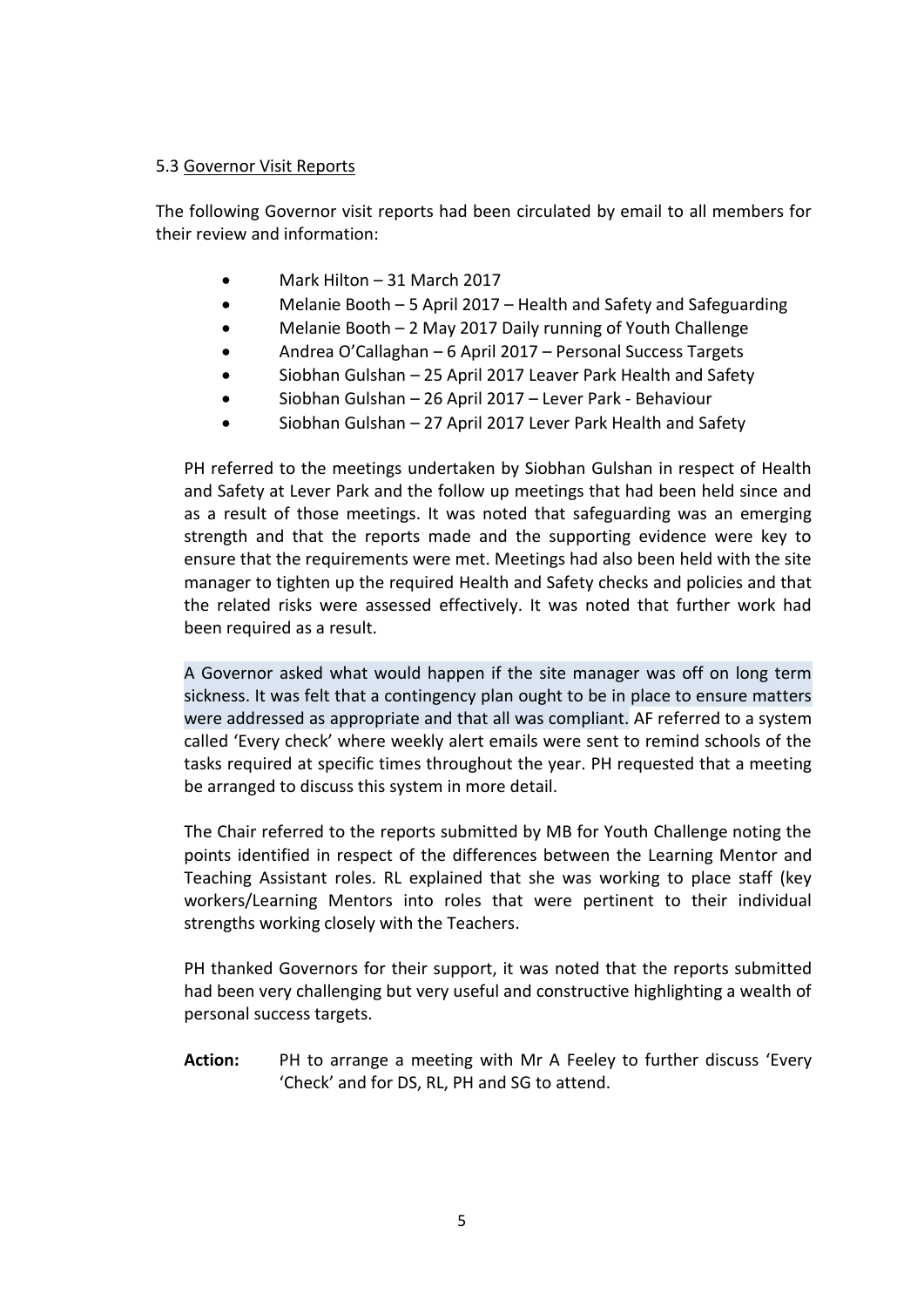#### **6. CONTEXT REMINDERS**

A report for both Lever Park and Youth Challenge had been circulated with the agenda papers for Governors review and information. PH informed Governors that the compilation of these reports had been as a result of a Chairs meeting where RL and PH were also present. It was felt that a reminder of the difference between both Youth Challenge and Lever Park would be useful for Governors. PH noted that there were links between the two settings but that there were also some significant differences, in particular in the way certain challenges were presented by the children.

The Chair asked that Governors further review the detail presented and if there were any comments or suggestions to advise her at the earliest convenience. Governors discussed the content noting that the reports were found to be very useful.

**Agreed:** Governors to further review the reports presented and feedback any suggestions/comments as appropriate.

## **7. PERSONAL SUCCESS TARGETS**

PH introduced Melissa Sharp, Class Teacher at Lever Park, who had been invited to attend the meeting to make a presentation to Governors in respect of the implementation of Personal Success Targets (PST's). It was noted that the presentation had already been shared with Mrs D'Arcy, School Improvement Professional and also Mary Powell, Chair of Trustees, they had both been very impressed with the information presented. The presentation had also been shared with staff last Friday who had been very enthusiastic provoking positive responses in respect of the data discussion.

MS guided Governors through the on-screen presentation highlighting a simple spreadsheet giving details of the personal success targets set for each pupil in each of the following areas in order to see the full picture for each child:

**Attendance** 

The targets set were based on the previous terms attendance and was monitored weekly. The data collected indicated if pupils had not met, met or exceeded their PST. Live data was also displayed in the schools corridor as a way of encouraging good attendance.

**Behaviour** 

The system that was in place had been reviewed and achievable PST's set based on the previous term.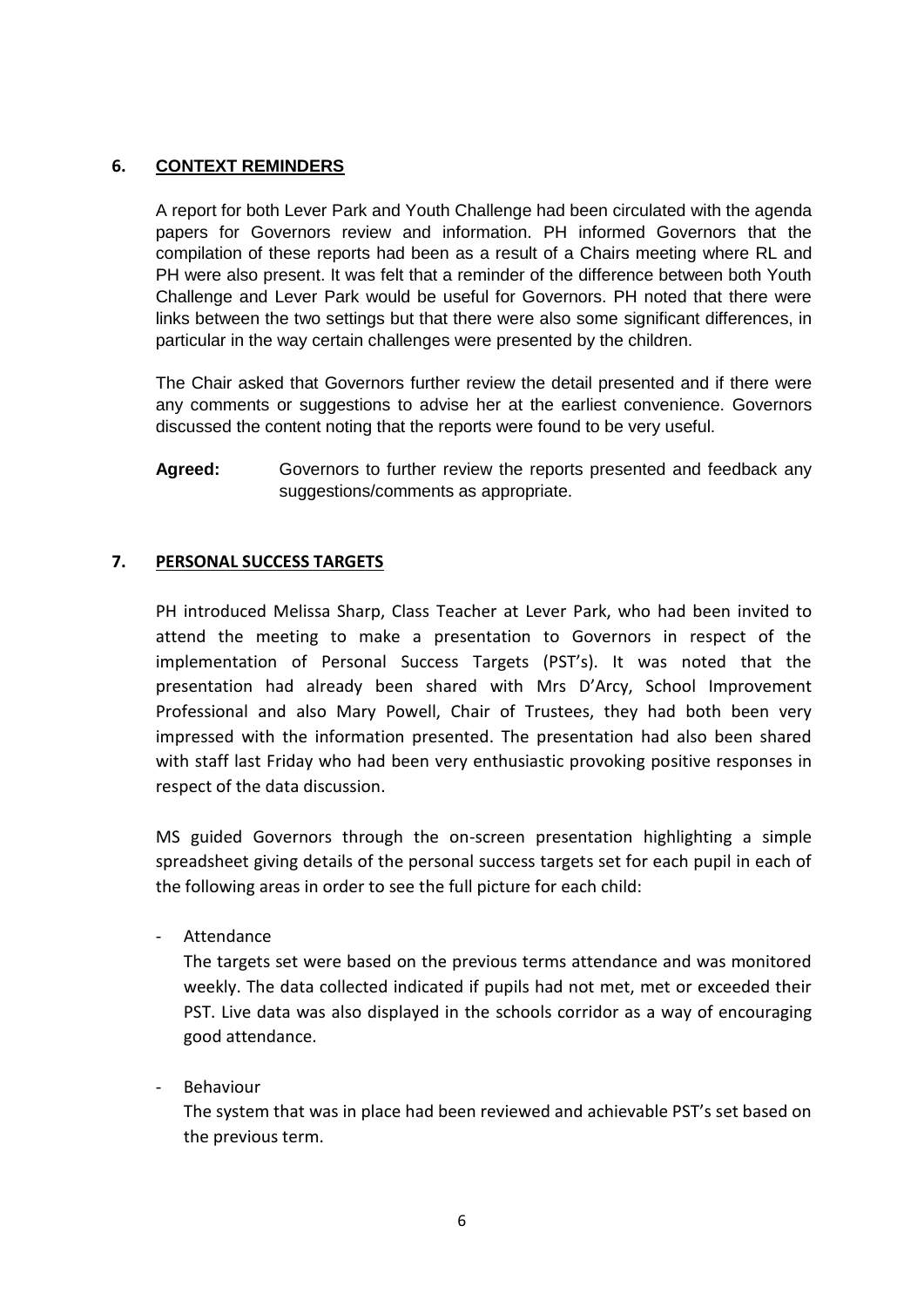**Pastoral** 

MS informed Governor that this section had not been fully completed and was still 'work in progress' to provide more consistency and tracking.

A Governor asked if the system provided academic monitoring as well as functional skills monitoring. It was confirmed that it did. MS displayed an onscreen example of a pupil profile explaining how the data could be drilled down into specific targeted areas showing the PST's for each area and the recorded outcomes. It was noted that weekly tracking was undertaken and the actions noted for further reflection and addressing as appropriate. The system was able to produce weekly reports to highlight those pupils that had not met, had met, were emerging or exceeded their individual targets. This was colour coded as red, amber and green.

PH noted that he would review the reports and monitor any 'reds' analysing the data putting the required interventions in place to support them. It was hoped that the strategies put in place would then have a positive impact to improve pupil's performance. Following the analysis, any individual pupil or groups of pupils requiring further support would be targeted as appropriate and in some cases a quick win could be made. However, if at the end of the year the child had still not met their PST, at least the evidence and case studies were there to support the strategies that had been put in place.

RL asked if this form of monitoring included the core subjects of Maths and English in addition to weekly monitoring of attendance and Behaviour as performance in these areas are usually linked. It was confirmed that at this moment in time, it didn't.

AOC noted that within this type of setting where there were some complex needs it was easy to hide behind the complexity but commended this system in that the a deeper analysis could be made on an individual basis.

PH noted that the system was also a good method of accountability setting clear targets to be reviewed and for staff to address. Those targets not met would be colour coded in red and addressed as appropriate. AF concurred that it was a good method of holding staff to account.

Governors were informed that the system was password protected and would not be shared with outside agencies at this stage. PH noted that PST's gave encouragement to the pupils to work towards the rewards given and also encouraged staff to work more effectively and efficiently.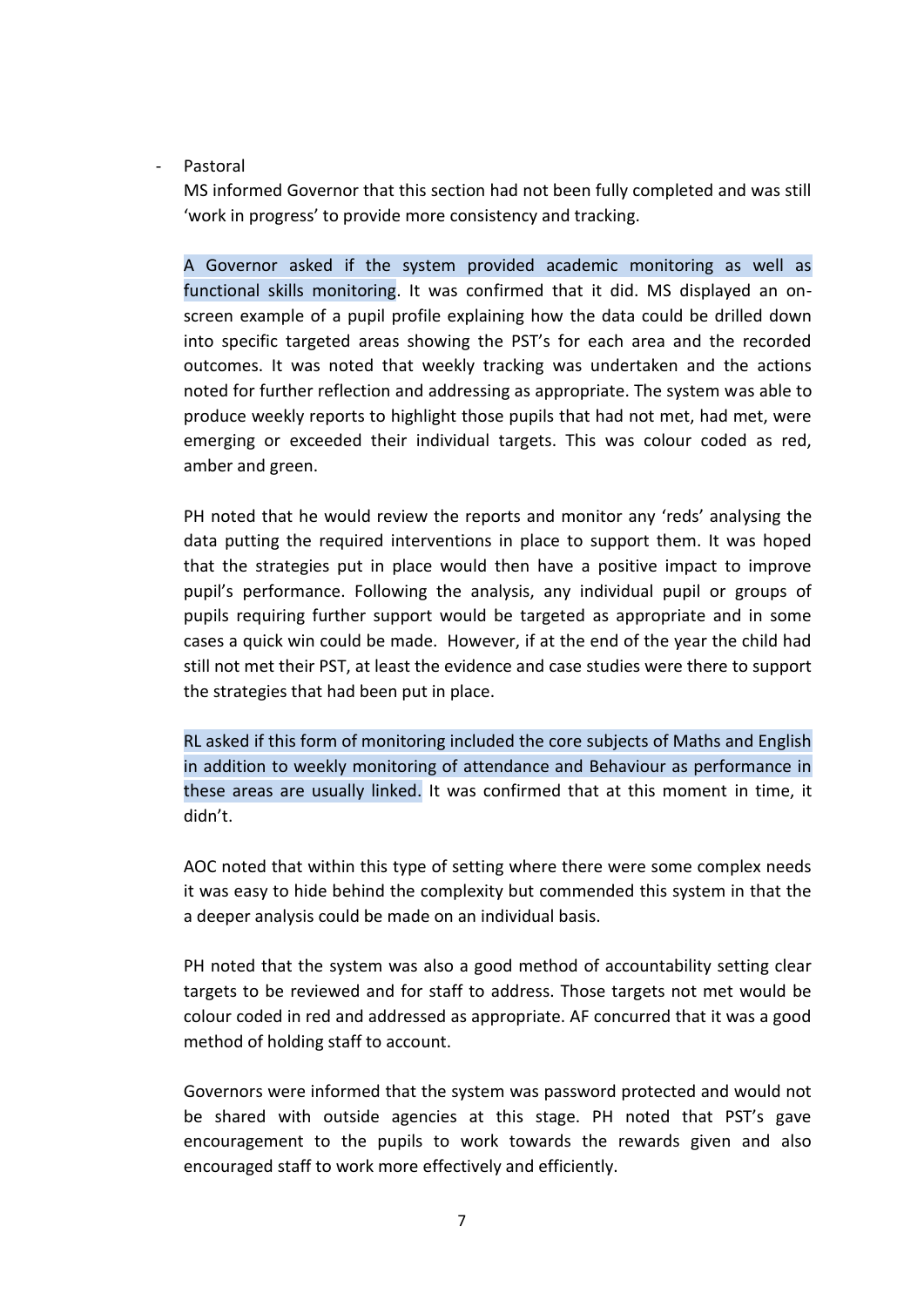PH informed Governors that this system, currently in place at Lever Park was a massive improvement on previous systems. It was also to be introduced to Youth Challenge in the near future; ML had agreed to support RL in its implementation.

A Governor asked if a culture change had been noticed at Lever Park to date. PH explained that this system had the potential to have significant changes. CB noted that she had already recognised a change of culture since last year and that the school were progressing well.

Governors thanked MS for her informative presentation, commending her on the commitment and hard work undertaken in setting up the system.

## **8. ACADEMY LEAD REPORTS TO LOCAL GOVERNORS**

## 8.1 Lever Park

A report from Mr Hodgkinson (PH), Executive Principal of Lever Park had been circulated with the agenda papers for Governors review and information. The report included information in the following key areas:

- Pupil Numbers
- Projected numbers September 2017
- Safeguarding
- Health and Safety
- Evacuation/Invacuation Procedures
- Personal Success Targets (PST's) and Progress
- Whole School Summary (PST headlines)
- Individual Pupil Summary versus Personal success targets (including Behaviour and Attendance)
- Behaviour Analysis
	- Exclusion figures
	- Fixed term exclusions
- Attendance Analysis
- Quality of Teaching
- Pupil Destinations
- Personnel Issues
- Looked After Children PST Report

CB reported that a great response to the vacancies had been made with number of interviews held and appointments made to Lever Park.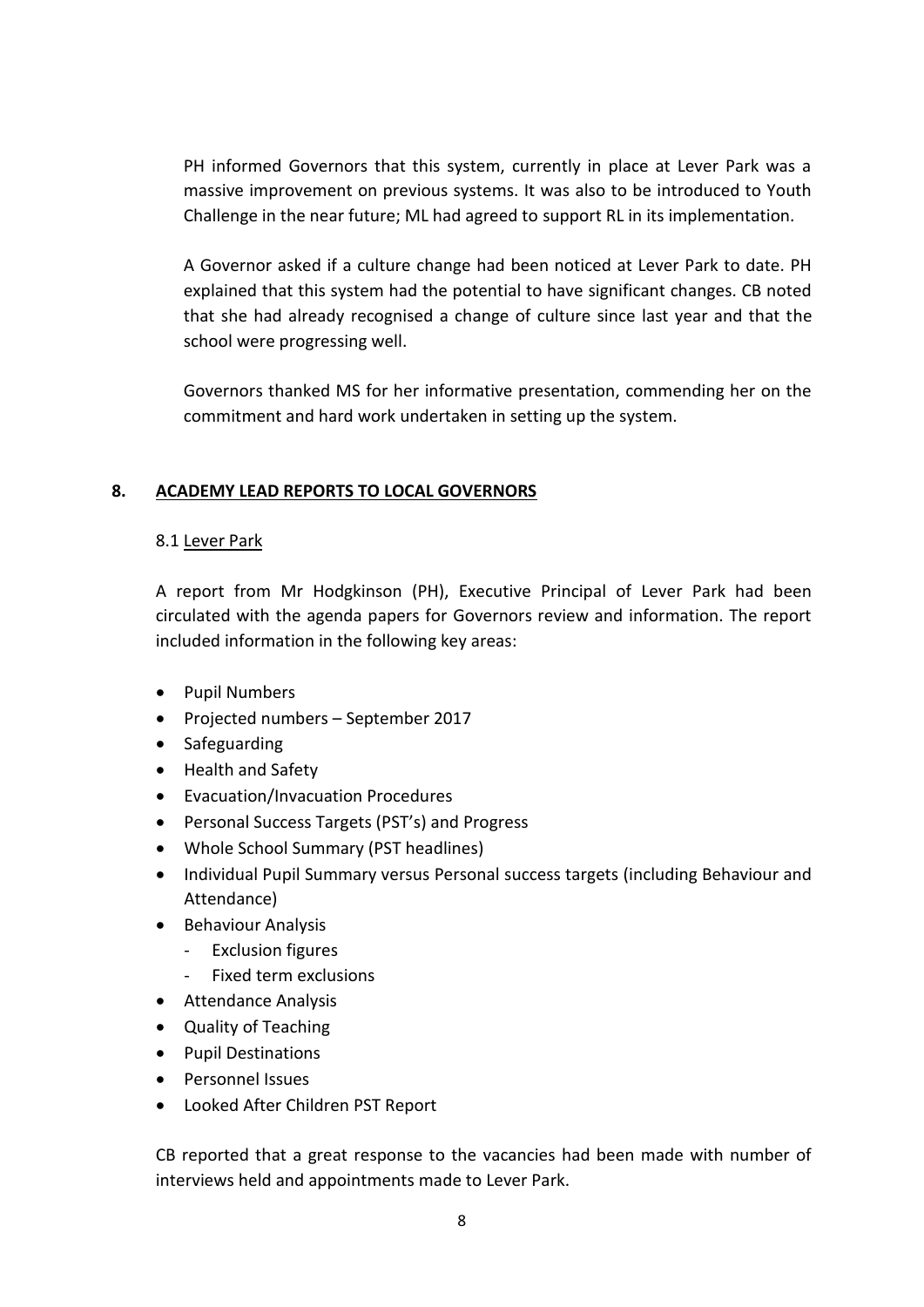#### Youth Challenge - Academy Lead Report

Governors were guided through the report that had been circulated with the agenda papers. The report included information on the following areas:

- Capacity and Pupil Movement
- Current Student Numbers
- SEN Numbers
- **Safeguarding**
- Health and Safety
- Pupil Outcomes Autumn Term 2016/17
- Pupil Progress Spring Term 2016/17 (including Maths and English progress data for the summer term)
- Behaviour
- Pupil Attendance
	- Attendance Data
- Quality of Teaching
- Pupil Destinations
- Personnel Issues
- Curriculum
- Looked After Children Report

CB referred to the 5 pathways, analysis and actions highlighted within the circulated report and commended RL on the detail and format of reporting.

RL informed Governors that her biggest concern was issue around pupil capacity and the 'length of stay' for some pupils. It was noted that this had been a concern for Youth Challenge for a number of years and continued to be so.

RL referred to Education Health Care Plans (EHCP's) noting that an exit strategy was required as there were too many pupils with 'needs'. RL also referred to pupils being very dis-engaged on arrival and the importance of the role of the staff at Youth Challenge to encourage engagement and prepare them for post 16. This was proving very challenging due to the number of pupils requiring EHCP's. It was felt that the 'offer' available for Key stage 4 pupils was very good; many pupils had moved on either moving out of the area or being admitted to Lever Park. It was noted that capacity and pupils moving on had always been a challenge and it was becoming harder if the EHCP's were not in place at the required time. It was therefore felt that further review of the 'offer' for Key stage 3 may be required to facilitate pupils return to mainstream school, as appropriate and at the earliest opportunity.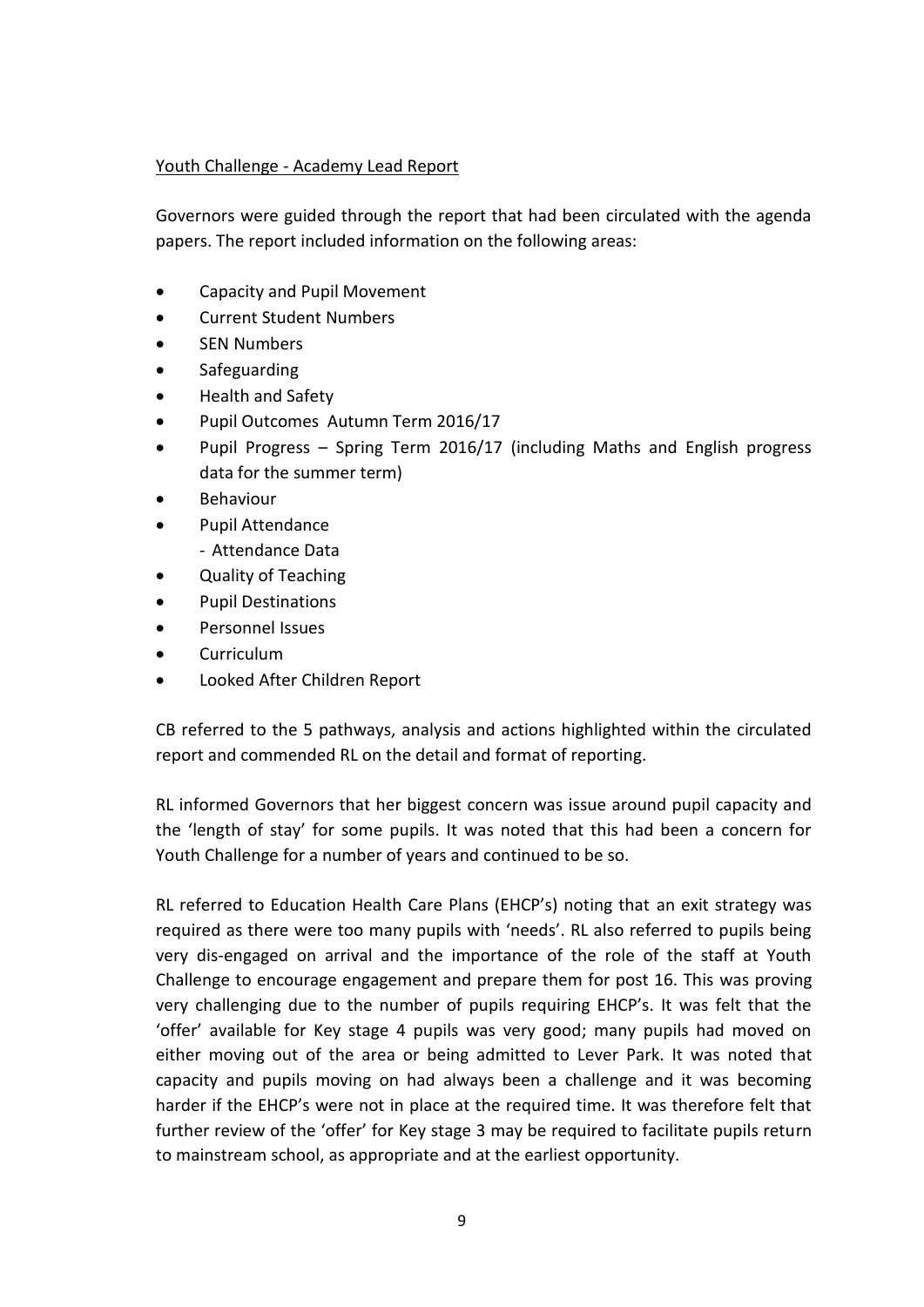AOC referred to the need for expansion of the PRU setting. PH agreed that this was required as the capacity could not meet the demand for places.

The Chair referred to the offsite provision pathway at Highfield Community Centre that was no longer in use. PH informed Governors that the service no longer used the venue at Highfield but that they used a room at 'Gloves' which was part of Amir Khan's gym. It was noted that the children were responding well to this venue with the same offer and package being given. PH explained that Amir Khan had expressed a keen interest in supporting Youth Challenge with rewards and filming opportunities.

The Chair commended the opportunities given to the pupils noting that it was good to see community involvement.

PH noted that other community links included Tesco, donating food for the children to take home whom were less fortunate and also B&Q supplying vocational items for the children.

# 8.2 Visit by School Improvement Professional (SIP)

## Youth Challenge

A copy of the SIP Report following the visit to Youth Challenge site from Mrs Hilary D'Arcy held on 27 March 2017 had been circulated with the agenda papers.

## Lever Park

A copy of the SIP report following the visit from Mrs Hilary D'Arcy to Lever Park on 5 April 2017 in respect of the interim review of Teaching, Learning and Assessment, Phase 1 had been circulated with the agenda papers.

CB noted that by having Mrs D'Arcy in place, there was now a clear focus for each centre and that Mrs D'Arcy had the expertise to guide and support each area effectively.

## 8.3 Termly report on Children Looked After

It was reported that there were eight children looked after across Youth Challenge and five children within Lever Park. The necessary support strategies were in place for these Children. Further information in respect of the Looked after Children were highlighted within the Academy Leads reports as circulated with the agenda papers.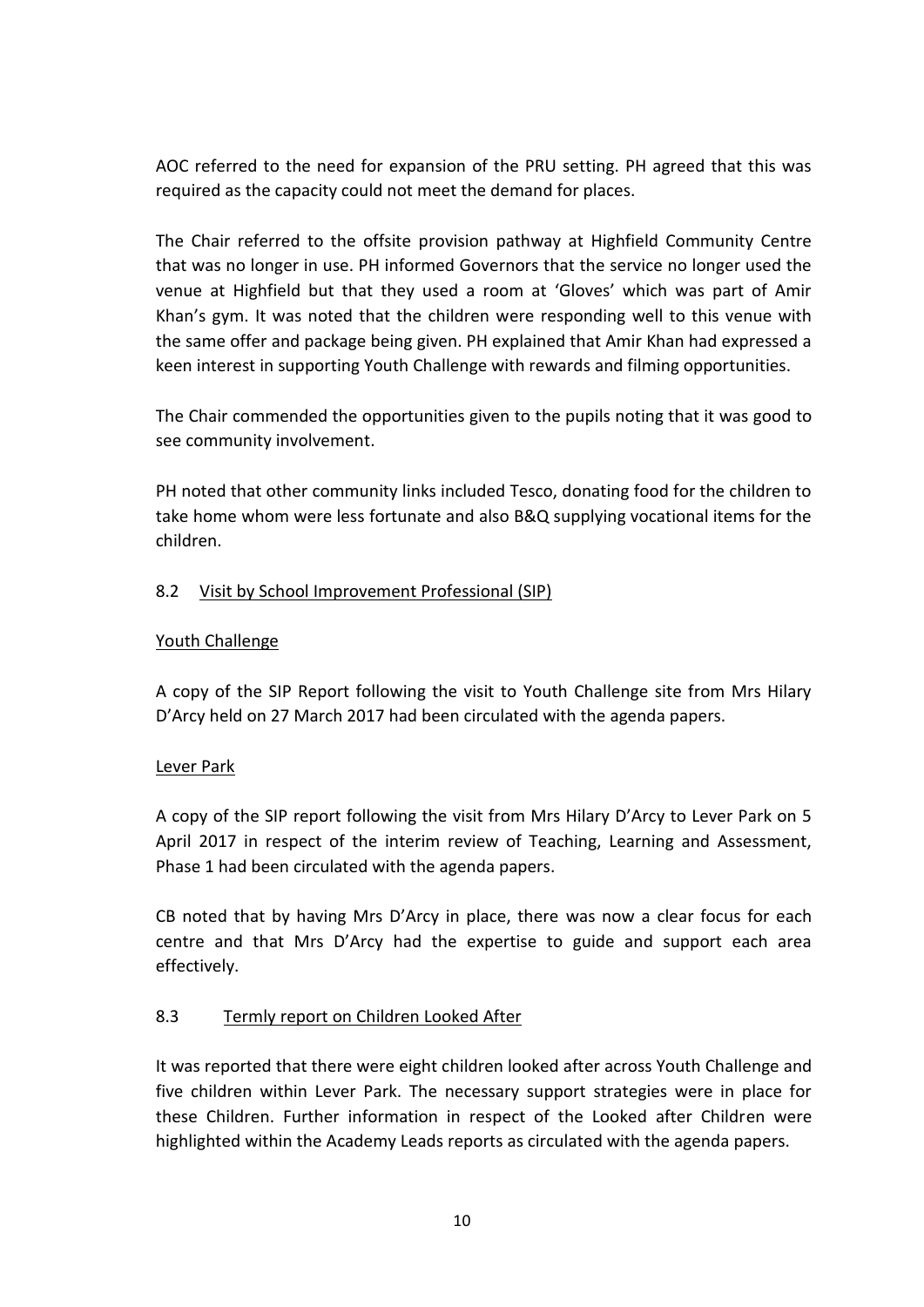**Agreed**: That the termly report on the provision for Children Looked After be received and noted.

# 8.6 Termly Report on Attendance and Children Missing Education

#### Attendance

It was noted that details in respect of attendance had been highlighted within both Academy Leads Reports

It was confirmed that there had been no cases of children missing education in either of the establishments and that this matter was closely monitored.

**Agreed:** That the report on attendance and 'Children Missing Education' be received and noted.

## **9. FINANCE AND POLICIES**

#### 9.1 Current Financial Position

A finance report prepared by Mr Smith had been circulated with the agenda papers for Governors review and information. The report included information under the following headings:

- Purpose of the report
- Report Description
- Introduction
- Projected Financial Position
- Explanation of the variances between the current projected outturn and the previous projection reported on 7 February 2017(last LGB meeting)
- A detailed explanation of the revised charging strategy as implemented on 1 April 2017
- Conclusions
- Recommendations

PH reported that there were some issues in respect of funding but this had been discussed at Trust level and they were not unduly concerned.

DS reported that there was a significant deficit but that it was hoped that this would be 'clawed back' following the measures that had been put in place. It was noted that Lever Park was currently being subsidised by the other PRU settings and it was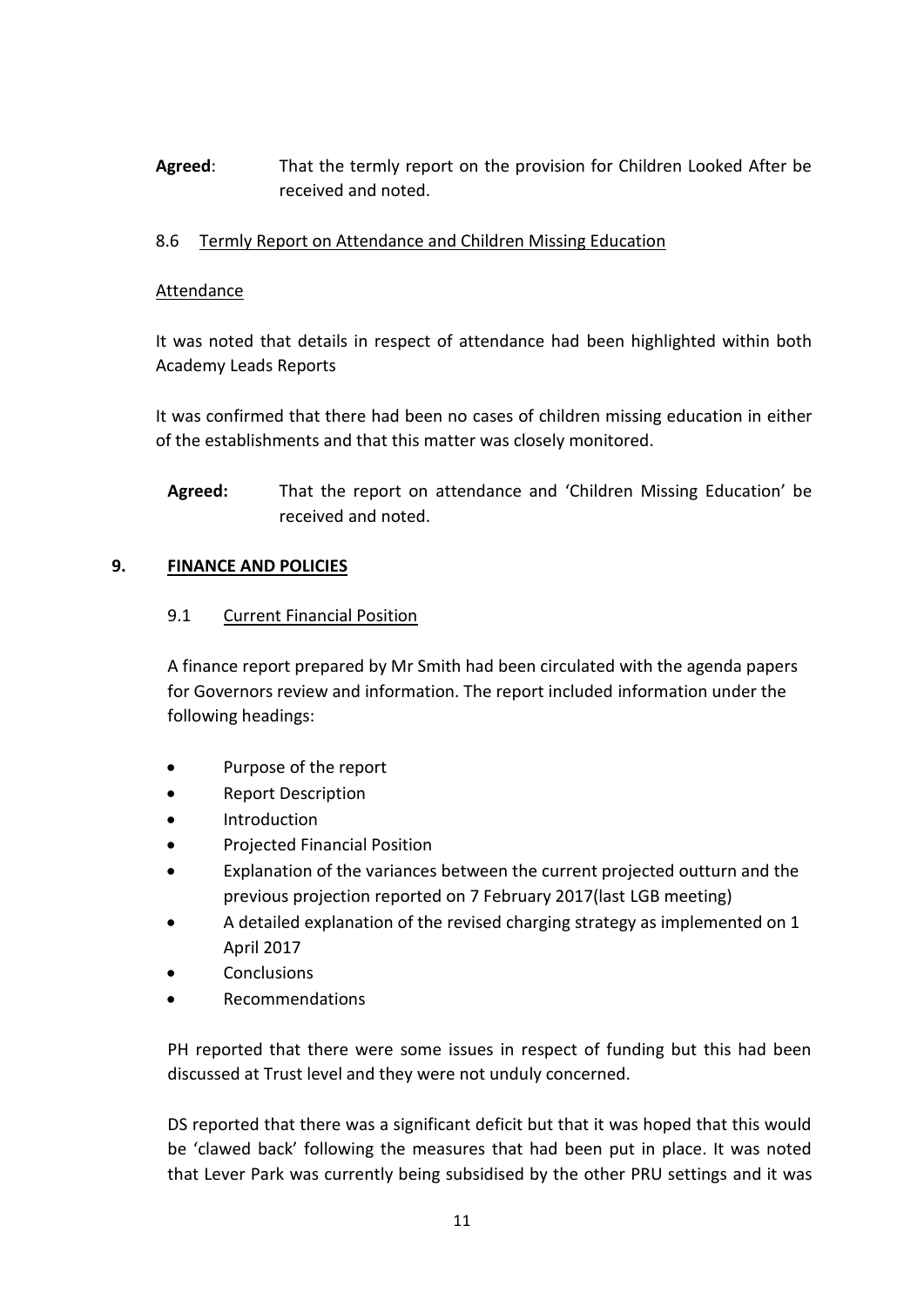necessary to resolve the deficit situation at Lever Park to ensure that they were fully funded in order to be self-sufficient in the future.

PH noted that he felt that the current funding model in place was not effective for Lever Park and that the LA didn't really recognise the challenges around this. A meeting had been arranged for 15 May 2017 for the Special School Head Teachers to engage in discussion and share views in this matter. It was noted that this work would continue with Matthew Taylor, the newly appointed Head of Lever Park.

Governors discussed this concern noting that it was necessary for each setting within the Academy to be self-sufficient and not be reliant on each other for financial support.

## 9.2 Policy Approval/Ratification

Further to the last meeting it was agreed that RL would circulate any policies requiring LGB approval to all members ahead of the meeting in order for them to review the policies and submit any comments, questions or concerns before the relevant LGB meeting. The following policies had been circulated and approval was sought:

## Safeguarding Policy for both Youth Challenge and Lever Park

Governors discussed a number of amendments required to the content on page 14/15 and 17 of the Safeguarding Policy. It was also noted that Youth Challenge were not included within the details recorded for operation Encompass. RL noted this omission and it was suggested that she liaise with Jacqui Parkinson, LA Lead Officer for suitable detail to include. Governors also commented on some formatting amendments to the policy.

## **Agreed:**

- i) That the LGB approve the Safeguarding Policy subject to the amendments being made as discussed.
- ii) That the policies be further reviewed at the Chairs meeting to ensure all required amendments had been updated before uploading the website.

## **Action:**

i) RL to liaise with Jacqui Parkinson in respect of Operation Encompass and also review and correct the formatting as discussed.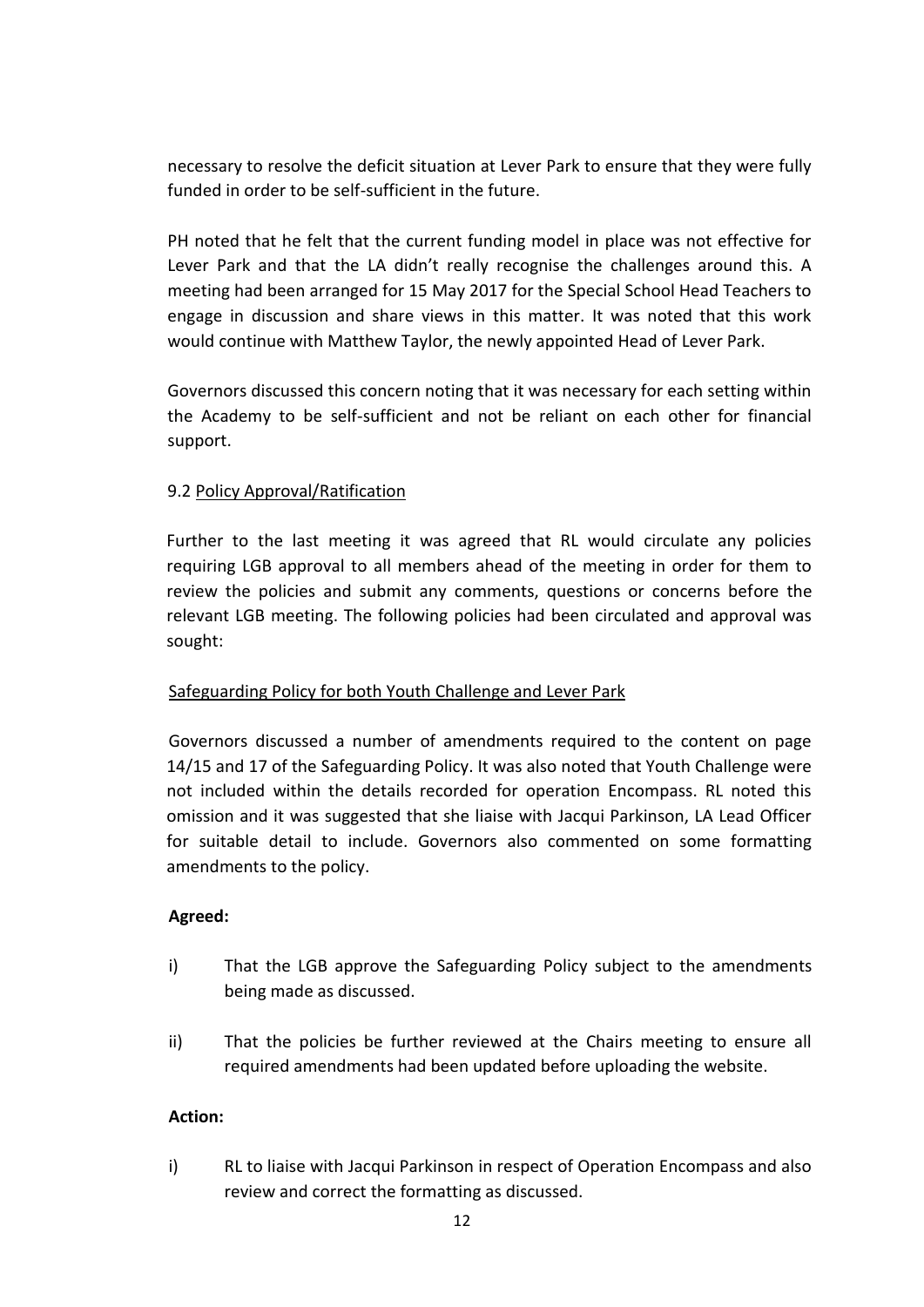ii) RL to update the policy and email the revised version to all members of the LGB.

#### Health and Safety Policies for both Lever Park and Youth Challenge

A copy of the Health and Safety policies for both Lever Park and Youth Challenge had been circulated to Governors for their review and approval.

Governors discussed both policies, whilst approving the content, it was noted that there were a number of formatting issues that required further review.

**Agreed:** That the Health and Safety Policies for both settings be approved subject to the formatting amendments being made as discussed.

# **10. GOVERNOR SKILLS AUDIT**

A copy of the Governor Skills Audit pro-forma had been circulated for Governors to complete and return to Mr Smith at the earliest convenience. DS reported that he had received a number of completed audits but there were still some outstanding. Once a full complement had been received an analysis could be made to provide details of any gaps. The outcomes would then be reported on at the next meeting.

## **11. TERMLY EVACUATION/INVACUATION PROCEDURE**

PH reported that details of Invacuation and evacuation procedures were highlighted within the academy leads circulated reports.

#### Lever Park Evacuation/Invacuation:

Spring Term 2017:

- Evacuation held on 23 January 2017 in 2 Minutes 14 Seconds
- Invacuation held on 23 January 2017 in 1 Minute 39 seconds

Summer Term 2017:

A summer term evacuation/Invacuation drill had not been held at the time of this meeting. It was confirmed that this would be undertaken before the end of the summer term with a report back to Governors in the autumn term.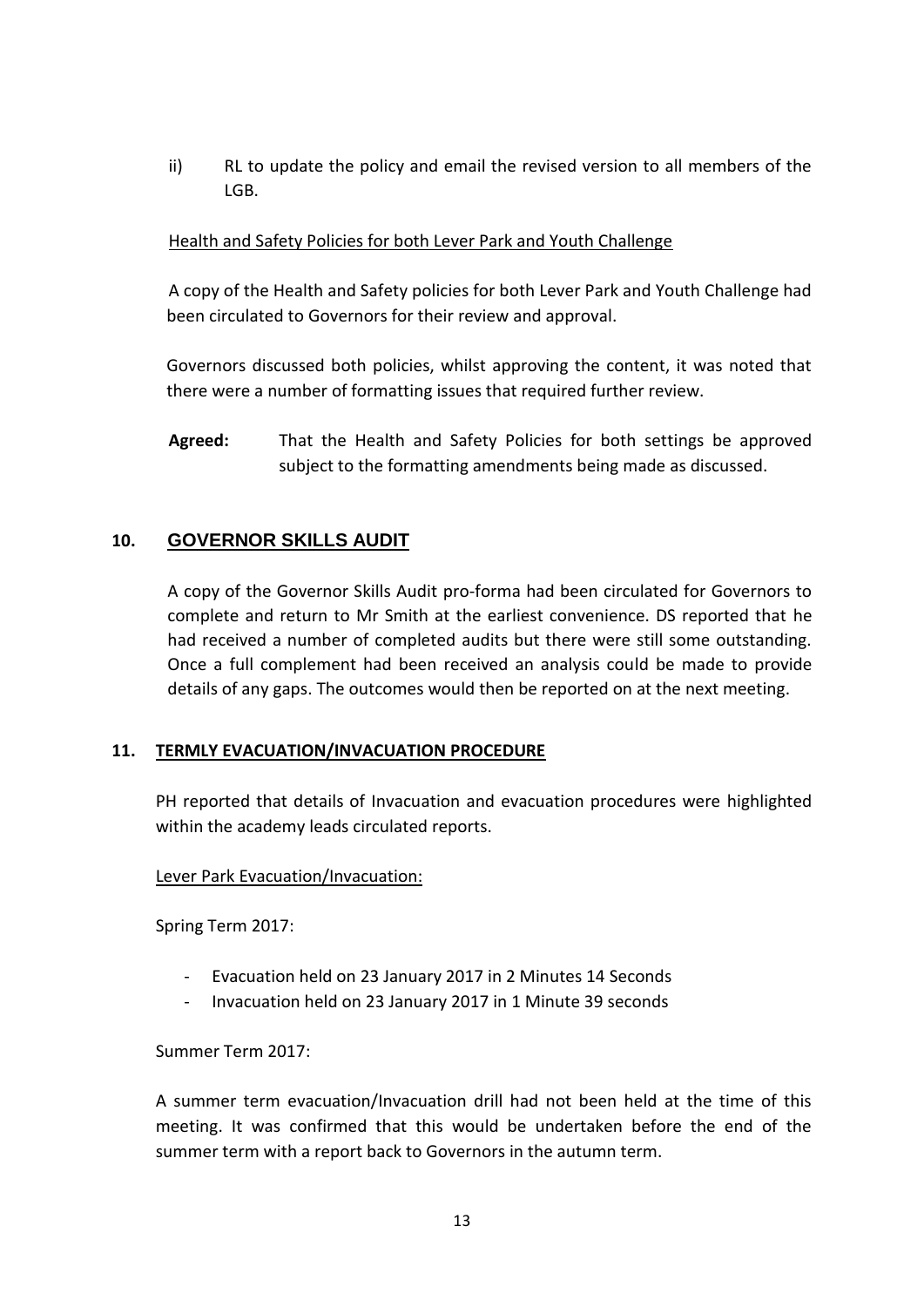#### Youth Challenge:

#### Spring Term:

- Evacuation held on 23 January 2017 in 2 minutes 18 seconds
- Invacuation No detail to report.

Summer Term 2017:

- Invacuation drill held on 6 May 2017 in 3 Minutes 24 seconds
- Evacuation drill to be undertaken later in the term
- **Agreed**: That Governor's receive the report on invacuation/Evacuation procedures for both academies.

#### **Action:**

- i) RL to ensure that a summer term Evacuation drill is arranged for Youth Challenge with a report back to Governors in the autumn term.
- ii) MT/PH to arrange a summer term evacuation/Invacuation drill for Lever Park. and report back at the autumn term meeting.

#### **11. SCHOOL TERM AND HOLIDAY DATES 2017/18**

At the last meeting, the Clerk had advised that there had been changes to the standard Local Authority School Term and Holiday Pattern from the 2017/18 academic year. However, the Trust Board were at liberty to set their own pattern for the academy trust and this decision would be referred to them.

PH had confirmed that the Academy would be following the model in line with other local secondary schools.

A copy of the agreed dates had been circulated for Governors information.

#### **16. DATES OF NEXT LOCAL GOVERNING BOARD MEETINGS**

The Clerk proposed the following meeting dates for the 2017/18 academic year:

| Autumn Term: | Tuesday 3 October 2017 at 4.00pm   |
|--------------|------------------------------------|
| Spring Term: | Tuesday 13 February 2018 at 4.00pm |
| Summer Term: | Tuesday 22 May 2018 at 4.00pm      |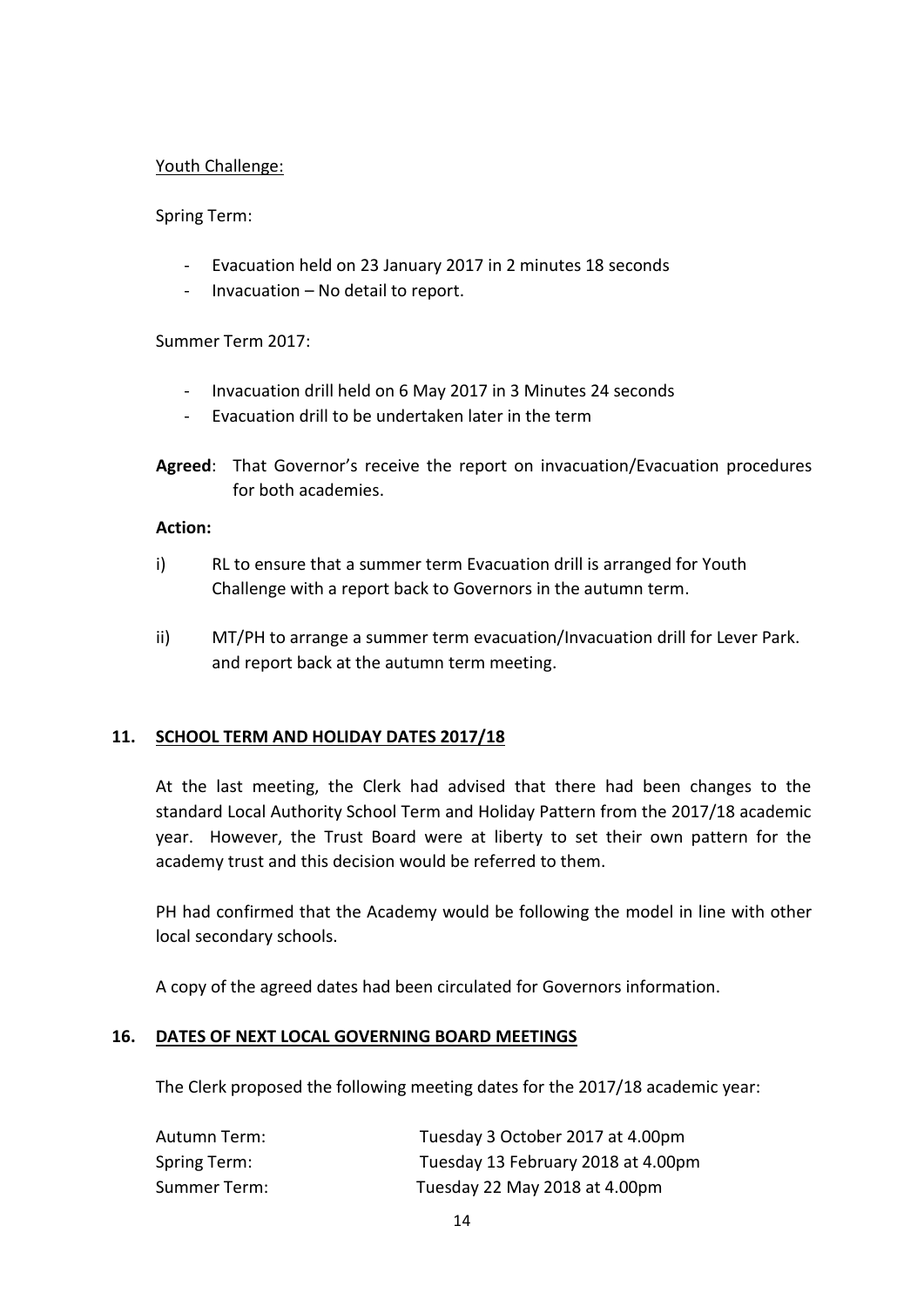PH suggested that the meeting dates/venue for the 2017/18 academic year not be confirmed at this stage. It was preferred that the meetings were planned in line with data availability and Trust meeting dates. Further discussion was therefore required with PH, RL and members of the Trust Board.

**Agreed:** that the meetings for the 2017/18 academic year for the Secondary Local Governing Board be confirmed at the earliest opportunity.

#### **Action:**

- i) PH to liaise with RL and the members of the Trust Board in respect of suitable 2017/18 meeting dates for the 2017/18 academic year.
- ii) PH/RL to further discuss/confirm meeting dates with the Clerk at the earliest opportunity.
- iii) The Clerk/PH to confirm 2017/18 meeting dates with all members of the LGB at the earliest opportunity.

## **17. CONSENT TO ABSENCE**

**Agreed:** to consent to the absence of Melanie Booth, Tanya Johnson and Rodger Petch from this meeting.

#### **18. ANY OTHER URGENT BUSINESS**

There were no items of 'any other business to report.

## **19. CONFIDENTIALITY**

**Agreed:** That none of the matters minuted at this meeting be designated as confidential in accordance with the Academy's Memorandum and Articles of Association.

# **PH requested that any pupil information discussed within the Personal Success Target presentation be kept confidential.**

The Chair thanked Governors for their attendance and commitment.